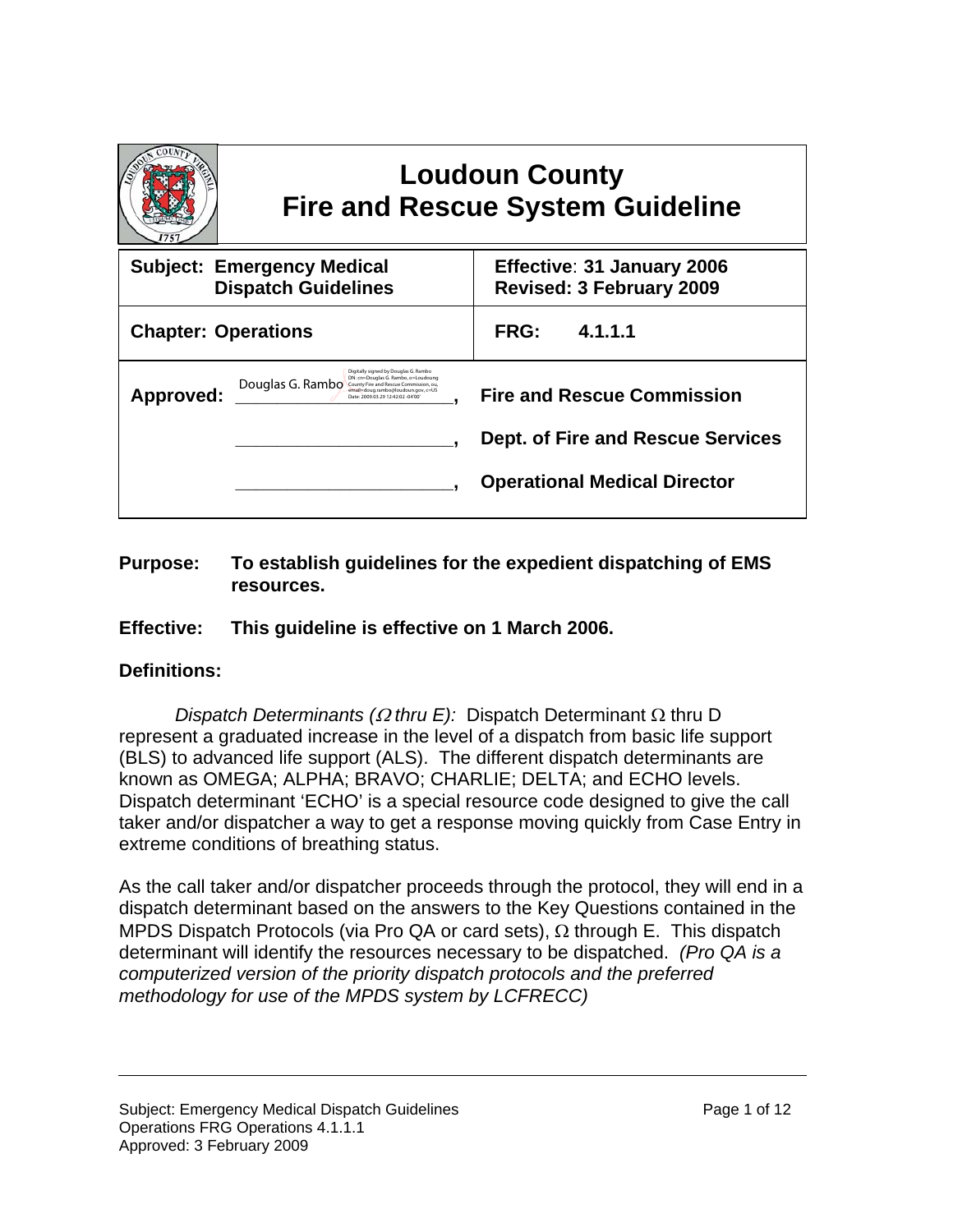The call taker and/or dispatcher shall ask all Key Questions completely and in sequence so that the Delta-level, or maximal problems are determined before those of lesser degrees of severity to effect a timely dispatch of units. Echo-level responses are determined while in Case Entry and are dispatched at that point in the protocol before moving directly into Pre-Arrival Instruction (PAI) sequences of the protocol.

Please note that not all EMD protocols have all determinant levels ( $\Omega$  through E) identified. Some protocols may only have determinant levels 'ALPHA,' 'CHARLIE,' and 'DELTA' without a 'BRAVO' level.

*Dispatched resources:* Three dispatched resources are described in this guideline. The resources are as follows:

- BLS A BLS resource is an ambulance as defined in Fire and Rescue Guideline Operations 1.2.2.3, Designation of Emergency Medical Apparatus.
- Enhanced An enhanced resource is a BLS ambulance as described above and one Emergency Medical Technician – Enhanced (EMT-E) who has been released by the Operational Medical Director (OMD).
- EMT-I/Paramedic An EMT-I/Paramedic resource is a BLS ambulance as described above and one Emergency Medical Technician – Intermediate or Paramedic (EMT-I/P) who has been released by the OMD.

## **Guideline:**

 1. The "National Academy EMD Protocol Medical Priority Dispatch System, version 12.0," by the Priority Dispatch Corporation is the reference system for this guideline.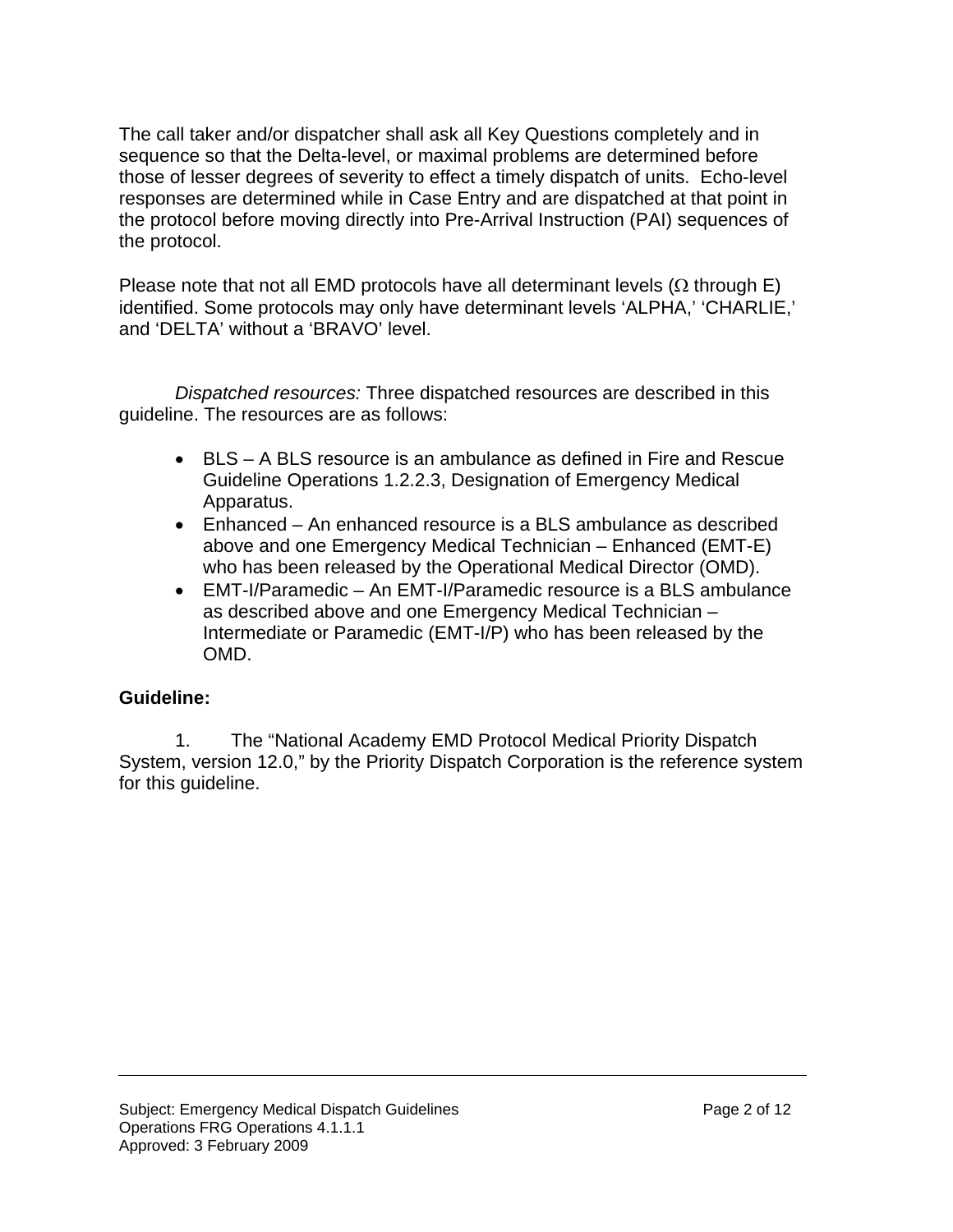2. The following dispatch guidelines shall be used:

| <b>EMD Protocol</b>                  | <b>EMD Nature Code</b>     | V 12 Dispatch Code |
|--------------------------------------|----------------------------|--------------------|
|                                      |                            | <b>ALS</b>         |
| 1 - Abdominal Pain                   | $1 - D - 1$<br>$1 - C - 1$ | <b>ALS</b>         |
|                                      | $1 - C - 2$                | <b>ALS</b>         |
|                                      | $1 - C - 3$                | <b>STT</b>         |
|                                      | $1 - C - 4$                | <b>STT</b>         |
|                                      | $1 - C - 5$                | <b>ALS</b>         |
|                                      | $1 - C - 6$                | <b>ALS</b>         |
|                                      | $1 - A - 1$                | <b>BLS</b>         |
| 2 - Allergies (reactions)/           | $2 - E - 1$                | CPR                |
| <b>Envenomations (stings, bites)</b> | $2-D-1$                    | <b>ALS</b>         |
|                                      | $2-D-2$                    | <b>ALS</b>         |
|                                      | $2-D-4$                    | <b>BLS</b>         |
|                                      | $2-D-5$                    | <b>BLS</b>         |
|                                      | $2 - C - 1$                | <b>ALS</b>         |
|                                      | $2 - C - 2$                | <b>STT</b>         |
|                                      | $2 - B - 1$                | <b>STT</b>         |
|                                      | $2 - A - 2$                | <b>BLS</b>         |
|                                      | $2 - A - 1$                | <b>BLS</b>         |
| 3 - Animal Bites/Attacks             | $3-D-1$                    | <b>UNK</b>         |
|                                      | $3-D-2$                    | <b>ALS</b>         |
|                                      | $3-D-3$                    | <b>ALS</b>         |
|                                      | $3-D-4$                    | <b>STT</b>         |
|                                      | $3-D-5$                    | <b>BLS</b>         |
|                                      | $3-D-6$                    | <b>BLS</b>         |
|                                      | $3-D-7$                    | <b>STT</b>         |
|                                      | $3 - B - 1$                | <b>STT</b>         |
|                                      | $3 - B - 2$                | <b>STT</b>         |
|                                      | $3 - B - 3$                | <b>BLS</b>         |
|                                      | $3 - A - 1$                | <b>BLS</b>         |
|                                      | $3 - A - 2$                | <b>BLS</b>         |
|                                      | $3 - A - 3$                | <b>BLS</b>         |
| 4 - Assault/Sexual Assault           | $4-D-1$                    | <b>UNK</b>         |
|                                      | $4-D-2$                    | <b>ALS</b>         |
|                                      | $4-D-3$                    | <b>ALS</b>         |
|                                      | $4-D-4$                    | <b>CUT</b>         |
|                                      | $4 - B - 1$                | <b>STT</b>         |
|                                      | $4 - B - 2$                | <b>STT</b>         |
|                                      | $4 - B - 3$                | <b>BLS</b>         |
|                                      | $4 - A - 1$                | <b>BLS</b>         |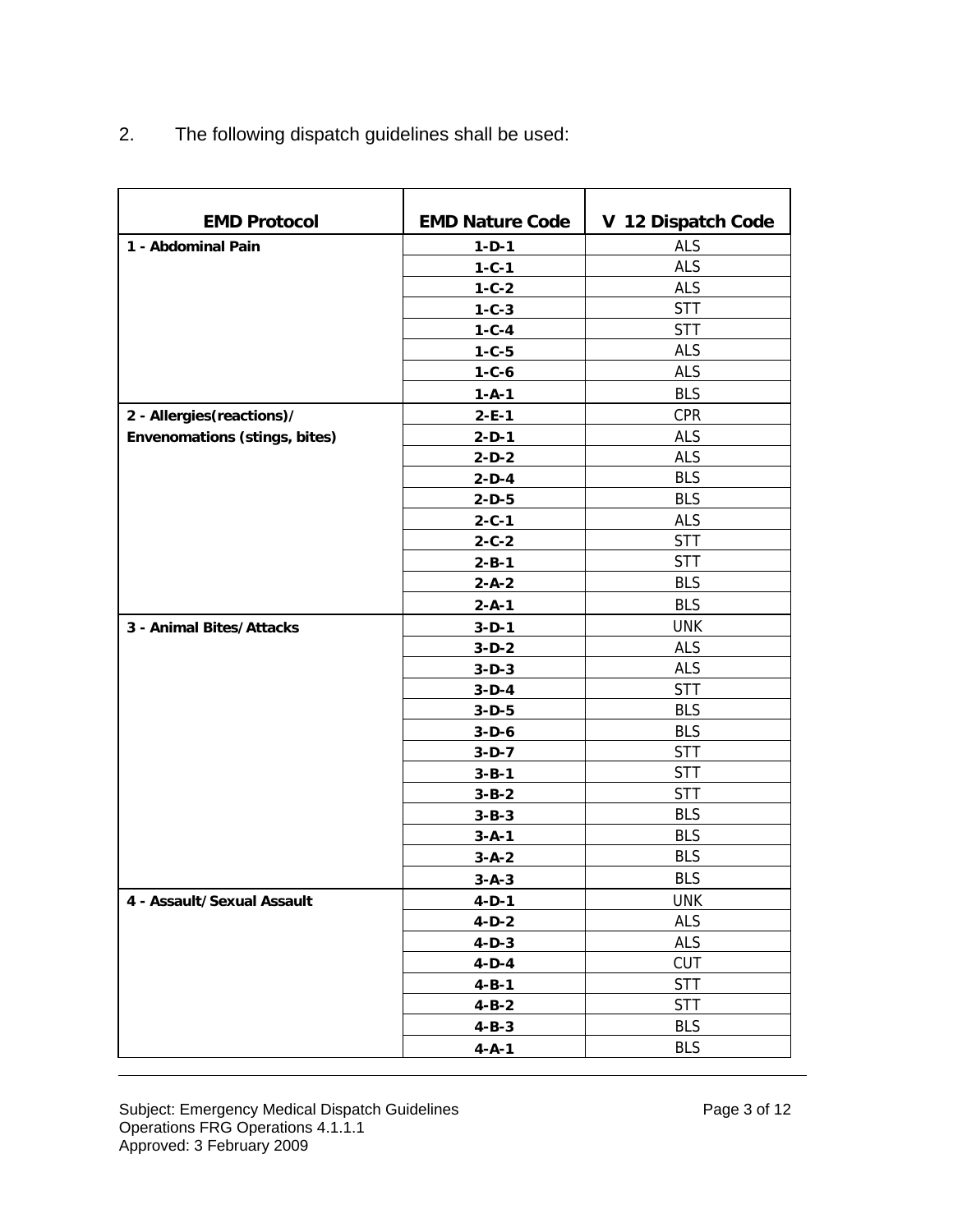| 4 - Assault/Sexual Assault    | $4 - A - 2$  | <b>BLS</b> |
|-------------------------------|--------------|------------|
| 5 - Back Pain (non-traumatic) | $5 - D - 1$  | <b>ALS</b> |
|                               | $5 - C - 1$  | <b>ALS</b> |
|                               | $5 - C - 2$  | <b>ALS</b> |
|                               | $5 - C - 3$  | <b>STT</b> |
|                               | $5 - A - 1$  | <b>BLS</b> |
|                               | $5 - A - 2$  | <b>BLS</b> |
| 6 - Breathing Problems        | $6 - E - 1$  | <b>CPR</b> |
|                               | $6 - D - 1$  | <b>ALS</b> |
|                               | $6 - D - 2$  | <b>ALS</b> |
|                               | $6 - D - 3$  | <b>ALS</b> |
|                               | $6 - D - 4$  | <b>ALS</b> |
|                               | $6 - C - 1$  | <b>ALS</b> |
| 7 - Burns/Explosion           | $7 - D - 1$  | <b>CUT</b> |
|                               | $7-D-2$      | <b>UNK</b> |
|                               | $7 - D - 3$  | <b>ALS</b> |
|                               | $7-D-4$      | <b>ALS</b> |
|                               | $7 - C - 1$  | <b>SFT</b> |
|                               | $7 - C - 2$  | <b>UNK</b> |
|                               | $7 - C - 3$  | <b>UNK</b> |
|                               | $7 - C - 4$  | <b>UNK</b> |
|                               | $7 - B - 1$  | <b>STT</b> |
|                               | $7 - B - 2$  | <b>BLS</b> |
|                               | $7 - A - 1$  | <b>BLS</b> |
|                               | $7 - A - 2$  | ALM        |
|                               | $7 - A - 3$  | <b>BLS</b> |
| 8 - CO/Inhalation/HazMat      | $8-D-1$      | <b>HZP</b> |
|                               | $8-D-2$      | <b>HZP</b> |
|                               | $8-D-3$      | <b>HZP</b> |
|                               | $8-D-4$      | HZM        |
|                               | $8-D-5$      | HAZ        |
|                               | $8 - C - 1$  | <b>HZP</b> |
|                               | $8 - B - 1$  | HAZ        |
| 9 - Cardiac or                | $9 - E - 1$  | <b>CPR</b> |
| <b>Respiratory Arrest</b>     | $9 - E - 2$  | <b>CPR</b> |
|                               | $9 - E - 3$  | <b>CPR</b> |
|                               | $9 - E - 4$  | <b>CPR</b> |
|                               | $9 - E - 5$  | <b>CPR</b> |
|                               | $9 - E - 6$  | <b>CPR</b> |
|                               | $9 - D - 1$  | <b>CPR</b> |
|                               | $9-D-2$      | <b>CPR</b> |
|                               | $9 - B - 1$  | <b>BLS</b> |
|                               | $9 - B - 1a$ | <b>BLS</b> |
|                               | $9 - B - 1b$ | <b>BLS</b> |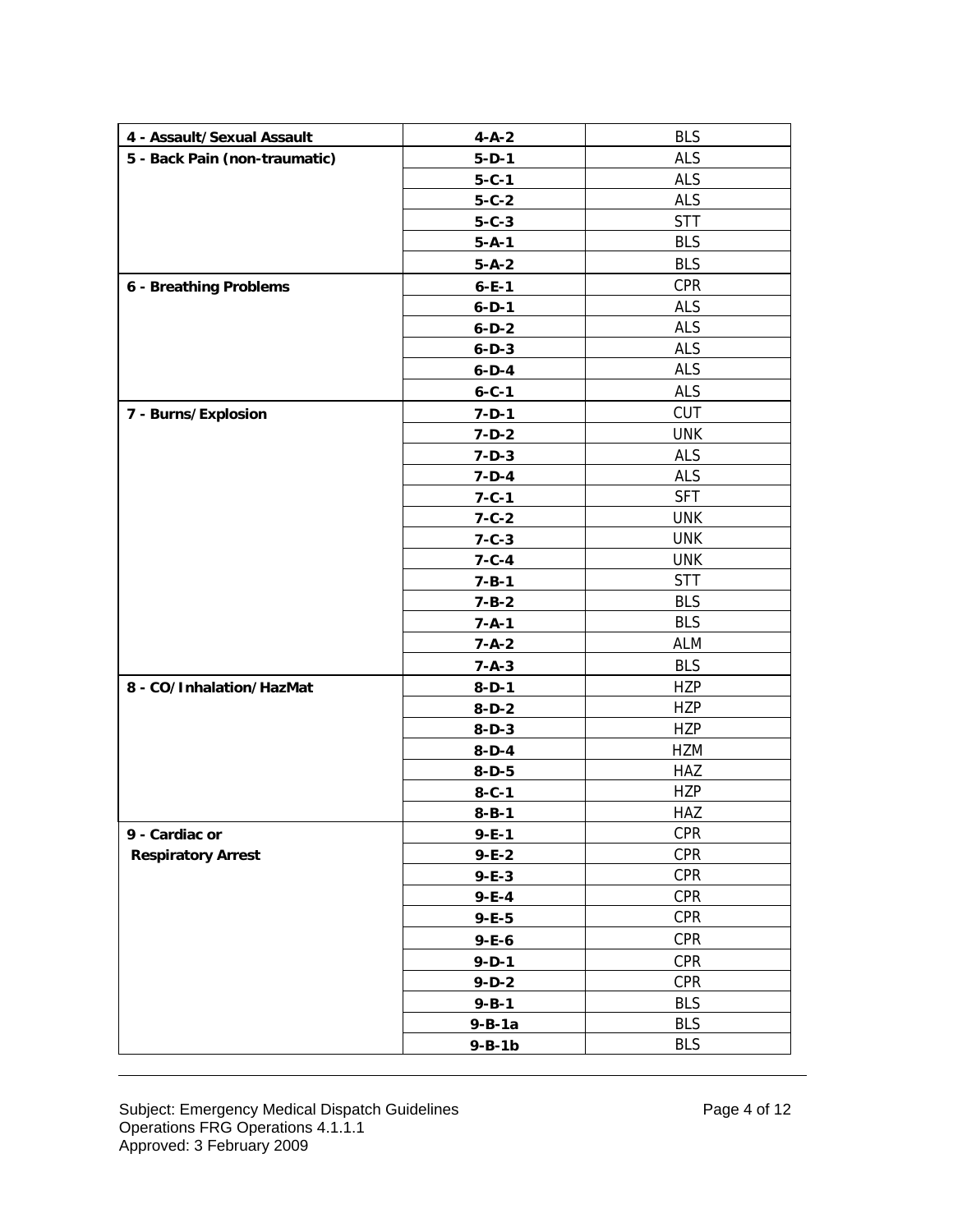| 9 - Cardiac or             | $9 - B - 1c$  | <b>BLS</b> |
|----------------------------|---------------|------------|
| <b>Respiratory Arrest</b>  | $9 - B - 1d$  | <b>BLS</b> |
|                            | $9 - B - 1e$  | <b>BLS</b> |
|                            | $9 - B - 1f$  | <b>BLS</b> |
|                            | $9 - B - 1g$  | <b>BLS</b> |
|                            | $9 - B - 1 h$ | <b>BLS</b> |
|                            | $9 - B - 11$  | <b>BLS</b> |
|                            | 9-Omega       | <b>BLS</b> |
|                            | 9-Omega-x     | <b>BLS</b> |
|                            | 9-Omega-y     | <b>BLS</b> |
|                            | 9-Omega-z     | <b>BLS</b> |
| 10 - Chest Pain            | $10 - D - 1$  | <b>ALS</b> |
|                            | $10 - D - 2$  | <b>ALS</b> |
|                            | $10 - D - 3$  | <b>ALS</b> |
|                            | $10 - D - 4$  | <b>ALS</b> |
|                            | $10 - C - 1$  | <b>ALS</b> |
|                            | $10 - C - 2$  | <b>ALS</b> |
|                            | $10 - C - 3$  | <b>ALS</b> |
|                            | $10 - C - 4$  | <b>ALS</b> |
|                            | $10 - A - 1$  | <b>ALS</b> |
| 11 - Choking               | $11 - E - 1$  | <b>ALS</b> |
|                            | $11 - D - 1$  | <b>ALS</b> |
|                            | $11-D-2$      | <b>ALS</b> |
|                            | $11 - A - 1$  | <b>BLS</b> |
| 12 - Convulsions/Seizures  | $12 - D - 1$  | <b>ALS</b> |
|                            | $12-D-2$      | <b>ALS</b> |
|                            | $12 - D - 3$  | <b>ALS</b> |
|                            | $12-D-4$      | <b>ALS</b> |
|                            | $12 - C - 1$  | <b>ALS</b> |
|                            | $12 - C - 2$  | <b>ALS</b> |
|                            | $12 - C - 3$  | <b>STT</b> |
|                            | $12 - B - 1$  | <b>STT</b> |
|                            | $12 - A - 1$  | <b>STT</b> |
|                            | $12 - A - 2$  | <b>STT</b> |
|                            | $12 - A - 3$  | <b>STT</b> |
| 13 - Diabetic Problems     | $13 - D - 1$  | ALS        |
|                            | $13 - C - 1$  | <b>STT</b> |
|                            | $13 - C - 2$  | <b>STT</b> |
|                            | $13 - C - 3$  | <b>STT</b> |
|                            | $13 - A - 1$  | <b>BLS</b> |
| 14 - Drowning/Diving/Scuba | $14-D-1$      | <b>UNK</b> |
|                            | $14-D-2$      | <b>UNK</b> |
|                            | $14-D-3$      | <b>RLO</b> |
|                            | $14-D-4$      | <b>RLO</b> |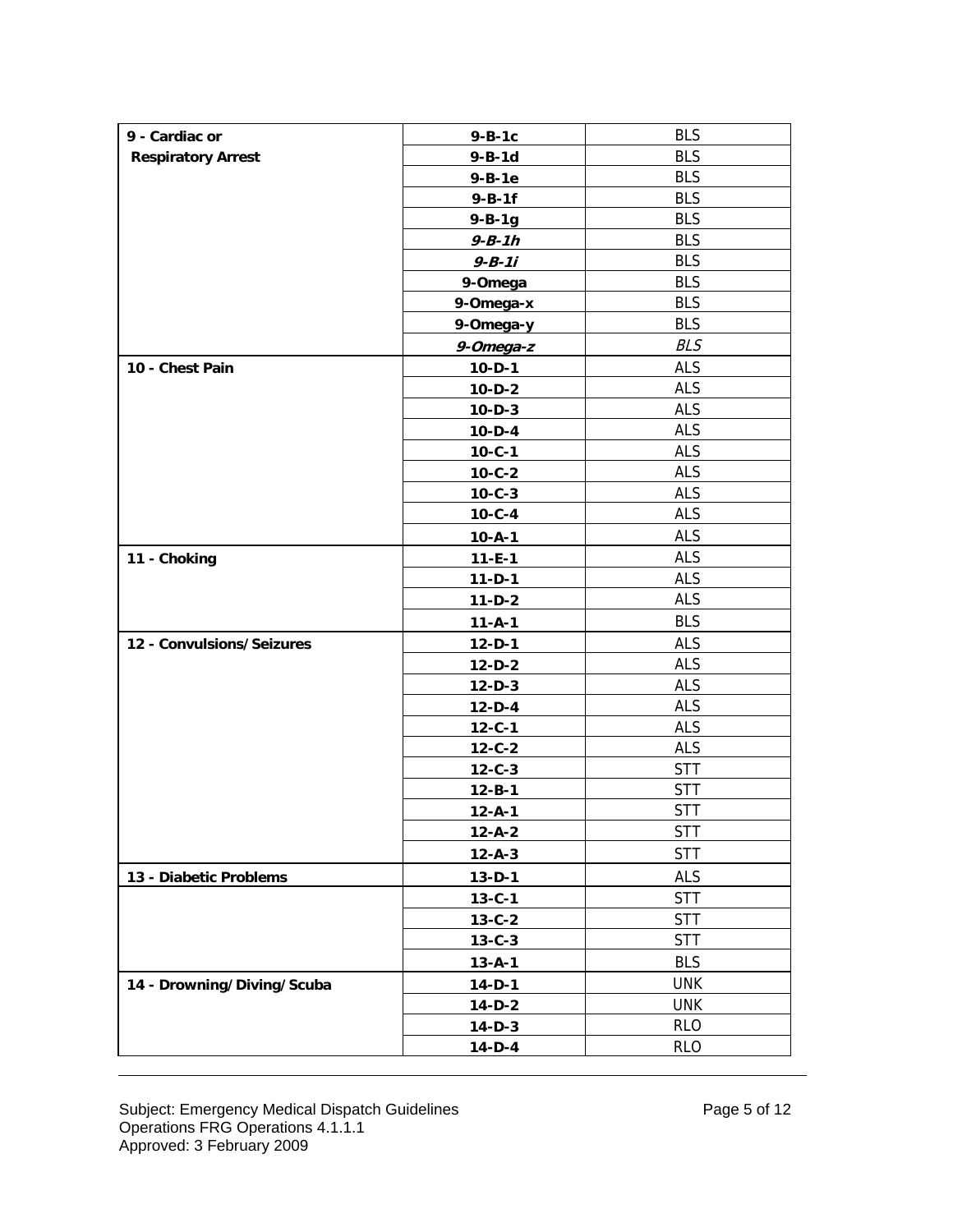| PI<br>14 - Drowning/Diving/Scuba<br>$14 - C - 1$<br><b>RLO</b><br>$14 - B - 1$<br><b>RLO</b><br>$14 - B - 2$<br><b>BLS</b><br>$14 - A - 1$<br><b>CPR</b><br>15 - Electrocution/Lightning<br>$15 - E - 1$<br><b>UNK</b><br>$15-D-1$<br><b>UNK</b><br>$15-D-2$<br><b>UNK</b><br>$15-D-3$<br><b>UNK</b><br>$15-D-4$<br><b>UNK</b><br>$15-D-5$<br><b>UNK</b><br>$15-D-6$<br><b>UNK</b><br>$15-D-7$<br><b>UNK</b><br>$15-D-8$<br><b>UNK</b><br>$15 - C - 1$<br><b>ALS</b><br>16 - Eye Problems/Injuries<br>$16 - D - 1$<br><b>STT</b><br>$16 - B - 1$<br><b>BLS</b><br>$16 - A - 1$<br><b>BLS</b><br>$16 - A - 2$<br><b>BLS</b><br>$16 - A - 3$<br><b>UNK</b><br>17-Falls<br>$17 - D - 1$<br><b>UNK</b><br>$17 - D - 2$<br><b>ALS</b><br>$17 - D - 3$<br><b>ALS</b><br>$17 - D - 4$<br><b>STT</b><br>$17 - D - 5$<br><b>BLS</b><br>$17 - B - 1$<br><b>STT</b><br>$17 - B - 2$<br><b>BLS</b><br>$17 - B - 3$<br><b>BLS</b><br>$17 - A - 1$<br><b>BLS</b><br>$17 - A - 2$<br><b>BLS</b><br>$17 - A - 3$<br><b>ALS</b><br>$18 - C - 1$<br>18 - Headache<br><b>ALS</b><br>$18 - C - 2$<br><b>STT</b><br>$18 - C - 3$<br><b>STT</b><br>18 - Headache<br>$18 - C - 4$<br><b>STT</b><br>$18 - C - 5$<br><b>STT</b><br>$18 - C - 6$<br><b>STT</b><br>$18 - C - 7$<br><b>BLS</b><br>$18 - B - 1$<br><b>BLS</b><br>$18 - A - 1$<br><b>ALS</b><br>19 - Heart Problems/AICD<br>$19 - D - 1$<br><b>ALS</b><br>$19-D-2$<br><b>ALS</b><br>$19 - D - 3$<br><b>ALS</b><br>$19 - D - 4$<br><b>ALS</b><br>$19 - D - 5$ |  |  |
|------------------------------------------------------------------------------------------------------------------------------------------------------------------------------------------------------------------------------------------------------------------------------------------------------------------------------------------------------------------------------------------------------------------------------------------------------------------------------------------------------------------------------------------------------------------------------------------------------------------------------------------------------------------------------------------------------------------------------------------------------------------------------------------------------------------------------------------------------------------------------------------------------------------------------------------------------------------------------------------------------------------------------------------------------------------------------------------------------------------------------------------------------------------------------------------------------------------------------------------------------------------------------------------------------------------------------------------------------------------------------------------------------------------------------------------------------------------------------------------------|--|--|
|                                                                                                                                                                                                                                                                                                                                                                                                                                                                                                                                                                                                                                                                                                                                                                                                                                                                                                                                                                                                                                                                                                                                                                                                                                                                                                                                                                                                                                                                                                |  |  |
|                                                                                                                                                                                                                                                                                                                                                                                                                                                                                                                                                                                                                                                                                                                                                                                                                                                                                                                                                                                                                                                                                                                                                                                                                                                                                                                                                                                                                                                                                                |  |  |
|                                                                                                                                                                                                                                                                                                                                                                                                                                                                                                                                                                                                                                                                                                                                                                                                                                                                                                                                                                                                                                                                                                                                                                                                                                                                                                                                                                                                                                                                                                |  |  |
|                                                                                                                                                                                                                                                                                                                                                                                                                                                                                                                                                                                                                                                                                                                                                                                                                                                                                                                                                                                                                                                                                                                                                                                                                                                                                                                                                                                                                                                                                                |  |  |
|                                                                                                                                                                                                                                                                                                                                                                                                                                                                                                                                                                                                                                                                                                                                                                                                                                                                                                                                                                                                                                                                                                                                                                                                                                                                                                                                                                                                                                                                                                |  |  |
|                                                                                                                                                                                                                                                                                                                                                                                                                                                                                                                                                                                                                                                                                                                                                                                                                                                                                                                                                                                                                                                                                                                                                                                                                                                                                                                                                                                                                                                                                                |  |  |
|                                                                                                                                                                                                                                                                                                                                                                                                                                                                                                                                                                                                                                                                                                                                                                                                                                                                                                                                                                                                                                                                                                                                                                                                                                                                                                                                                                                                                                                                                                |  |  |
|                                                                                                                                                                                                                                                                                                                                                                                                                                                                                                                                                                                                                                                                                                                                                                                                                                                                                                                                                                                                                                                                                                                                                                                                                                                                                                                                                                                                                                                                                                |  |  |
|                                                                                                                                                                                                                                                                                                                                                                                                                                                                                                                                                                                                                                                                                                                                                                                                                                                                                                                                                                                                                                                                                                                                                                                                                                                                                                                                                                                                                                                                                                |  |  |
|                                                                                                                                                                                                                                                                                                                                                                                                                                                                                                                                                                                                                                                                                                                                                                                                                                                                                                                                                                                                                                                                                                                                                                                                                                                                                                                                                                                                                                                                                                |  |  |
|                                                                                                                                                                                                                                                                                                                                                                                                                                                                                                                                                                                                                                                                                                                                                                                                                                                                                                                                                                                                                                                                                                                                                                                                                                                                                                                                                                                                                                                                                                |  |  |
|                                                                                                                                                                                                                                                                                                                                                                                                                                                                                                                                                                                                                                                                                                                                                                                                                                                                                                                                                                                                                                                                                                                                                                                                                                                                                                                                                                                                                                                                                                |  |  |
|                                                                                                                                                                                                                                                                                                                                                                                                                                                                                                                                                                                                                                                                                                                                                                                                                                                                                                                                                                                                                                                                                                                                                                                                                                                                                                                                                                                                                                                                                                |  |  |
|                                                                                                                                                                                                                                                                                                                                                                                                                                                                                                                                                                                                                                                                                                                                                                                                                                                                                                                                                                                                                                                                                                                                                                                                                                                                                                                                                                                                                                                                                                |  |  |
|                                                                                                                                                                                                                                                                                                                                                                                                                                                                                                                                                                                                                                                                                                                                                                                                                                                                                                                                                                                                                                                                                                                                                                                                                                                                                                                                                                                                                                                                                                |  |  |
|                                                                                                                                                                                                                                                                                                                                                                                                                                                                                                                                                                                                                                                                                                                                                                                                                                                                                                                                                                                                                                                                                                                                                                                                                                                                                                                                                                                                                                                                                                |  |  |
|                                                                                                                                                                                                                                                                                                                                                                                                                                                                                                                                                                                                                                                                                                                                                                                                                                                                                                                                                                                                                                                                                                                                                                                                                                                                                                                                                                                                                                                                                                |  |  |
|                                                                                                                                                                                                                                                                                                                                                                                                                                                                                                                                                                                                                                                                                                                                                                                                                                                                                                                                                                                                                                                                                                                                                                                                                                                                                                                                                                                                                                                                                                |  |  |
|                                                                                                                                                                                                                                                                                                                                                                                                                                                                                                                                                                                                                                                                                                                                                                                                                                                                                                                                                                                                                                                                                                                                                                                                                                                                                                                                                                                                                                                                                                |  |  |
|                                                                                                                                                                                                                                                                                                                                                                                                                                                                                                                                                                                                                                                                                                                                                                                                                                                                                                                                                                                                                                                                                                                                                                                                                                                                                                                                                                                                                                                                                                |  |  |
|                                                                                                                                                                                                                                                                                                                                                                                                                                                                                                                                                                                                                                                                                                                                                                                                                                                                                                                                                                                                                                                                                                                                                                                                                                                                                                                                                                                                                                                                                                |  |  |
|                                                                                                                                                                                                                                                                                                                                                                                                                                                                                                                                                                                                                                                                                                                                                                                                                                                                                                                                                                                                                                                                                                                                                                                                                                                                                                                                                                                                                                                                                                |  |  |
|                                                                                                                                                                                                                                                                                                                                                                                                                                                                                                                                                                                                                                                                                                                                                                                                                                                                                                                                                                                                                                                                                                                                                                                                                                                                                                                                                                                                                                                                                                |  |  |
|                                                                                                                                                                                                                                                                                                                                                                                                                                                                                                                                                                                                                                                                                                                                                                                                                                                                                                                                                                                                                                                                                                                                                                                                                                                                                                                                                                                                                                                                                                |  |  |
|                                                                                                                                                                                                                                                                                                                                                                                                                                                                                                                                                                                                                                                                                                                                                                                                                                                                                                                                                                                                                                                                                                                                                                                                                                                                                                                                                                                                                                                                                                |  |  |
|                                                                                                                                                                                                                                                                                                                                                                                                                                                                                                                                                                                                                                                                                                                                                                                                                                                                                                                                                                                                                                                                                                                                                                                                                                                                                                                                                                                                                                                                                                |  |  |
|                                                                                                                                                                                                                                                                                                                                                                                                                                                                                                                                                                                                                                                                                                                                                                                                                                                                                                                                                                                                                                                                                                                                                                                                                                                                                                                                                                                                                                                                                                |  |  |
|                                                                                                                                                                                                                                                                                                                                                                                                                                                                                                                                                                                                                                                                                                                                                                                                                                                                                                                                                                                                                                                                                                                                                                                                                                                                                                                                                                                                                                                                                                |  |  |
|                                                                                                                                                                                                                                                                                                                                                                                                                                                                                                                                                                                                                                                                                                                                                                                                                                                                                                                                                                                                                                                                                                                                                                                                                                                                                                                                                                                                                                                                                                |  |  |
|                                                                                                                                                                                                                                                                                                                                                                                                                                                                                                                                                                                                                                                                                                                                                                                                                                                                                                                                                                                                                                                                                                                                                                                                                                                                                                                                                                                                                                                                                                |  |  |
|                                                                                                                                                                                                                                                                                                                                                                                                                                                                                                                                                                                                                                                                                                                                                                                                                                                                                                                                                                                                                                                                                                                                                                                                                                                                                                                                                                                                                                                                                                |  |  |
|                                                                                                                                                                                                                                                                                                                                                                                                                                                                                                                                                                                                                                                                                                                                                                                                                                                                                                                                                                                                                                                                                                                                                                                                                                                                                                                                                                                                                                                                                                |  |  |
|                                                                                                                                                                                                                                                                                                                                                                                                                                                                                                                                                                                                                                                                                                                                                                                                                                                                                                                                                                                                                                                                                                                                                                                                                                                                                                                                                                                                                                                                                                |  |  |
|                                                                                                                                                                                                                                                                                                                                                                                                                                                                                                                                                                                                                                                                                                                                                                                                                                                                                                                                                                                                                                                                                                                                                                                                                                                                                                                                                                                                                                                                                                |  |  |
|                                                                                                                                                                                                                                                                                                                                                                                                                                                                                                                                                                                                                                                                                                                                                                                                                                                                                                                                                                                                                                                                                                                                                                                                                                                                                                                                                                                                                                                                                                |  |  |
|                                                                                                                                                                                                                                                                                                                                                                                                                                                                                                                                                                                                                                                                                                                                                                                                                                                                                                                                                                                                                                                                                                                                                                                                                                                                                                                                                                                                                                                                                                |  |  |
|                                                                                                                                                                                                                                                                                                                                                                                                                                                                                                                                                                                                                                                                                                                                                                                                                                                                                                                                                                                                                                                                                                                                                                                                                                                                                                                                                                                                                                                                                                |  |  |
|                                                                                                                                                                                                                                                                                                                                                                                                                                                                                                                                                                                                                                                                                                                                                                                                                                                                                                                                                                                                                                                                                                                                                                                                                                                                                                                                                                                                                                                                                                |  |  |
|                                                                                                                                                                                                                                                                                                                                                                                                                                                                                                                                                                                                                                                                                                                                                                                                                                                                                                                                                                                                                                                                                                                                                                                                                                                                                                                                                                                                                                                                                                |  |  |
|                                                                                                                                                                                                                                                                                                                                                                                                                                                                                                                                                                                                                                                                                                                                                                                                                                                                                                                                                                                                                                                                                                                                                                                                                                                                                                                                                                                                                                                                                                |  |  |
|                                                                                                                                                                                                                                                                                                                                                                                                                                                                                                                                                                                                                                                                                                                                                                                                                                                                                                                                                                                                                                                                                                                                                                                                                                                                                                                                                                                                                                                                                                |  |  |
|                                                                                                                                                                                                                                                                                                                                                                                                                                                                                                                                                                                                                                                                                                                                                                                                                                                                                                                                                                                                                                                                                                                                                                                                                                                                                                                                                                                                                                                                                                |  |  |
|                                                                                                                                                                                                                                                                                                                                                                                                                                                                                                                                                                                                                                                                                                                                                                                                                                                                                                                                                                                                                                                                                                                                                                                                                                                                                                                                                                                                                                                                                                |  |  |
|                                                                                                                                                                                                                                                                                                                                                                                                                                                                                                                                                                                                                                                                                                                                                                                                                                                                                                                                                                                                                                                                                                                                                                                                                                                                                                                                                                                                                                                                                                |  |  |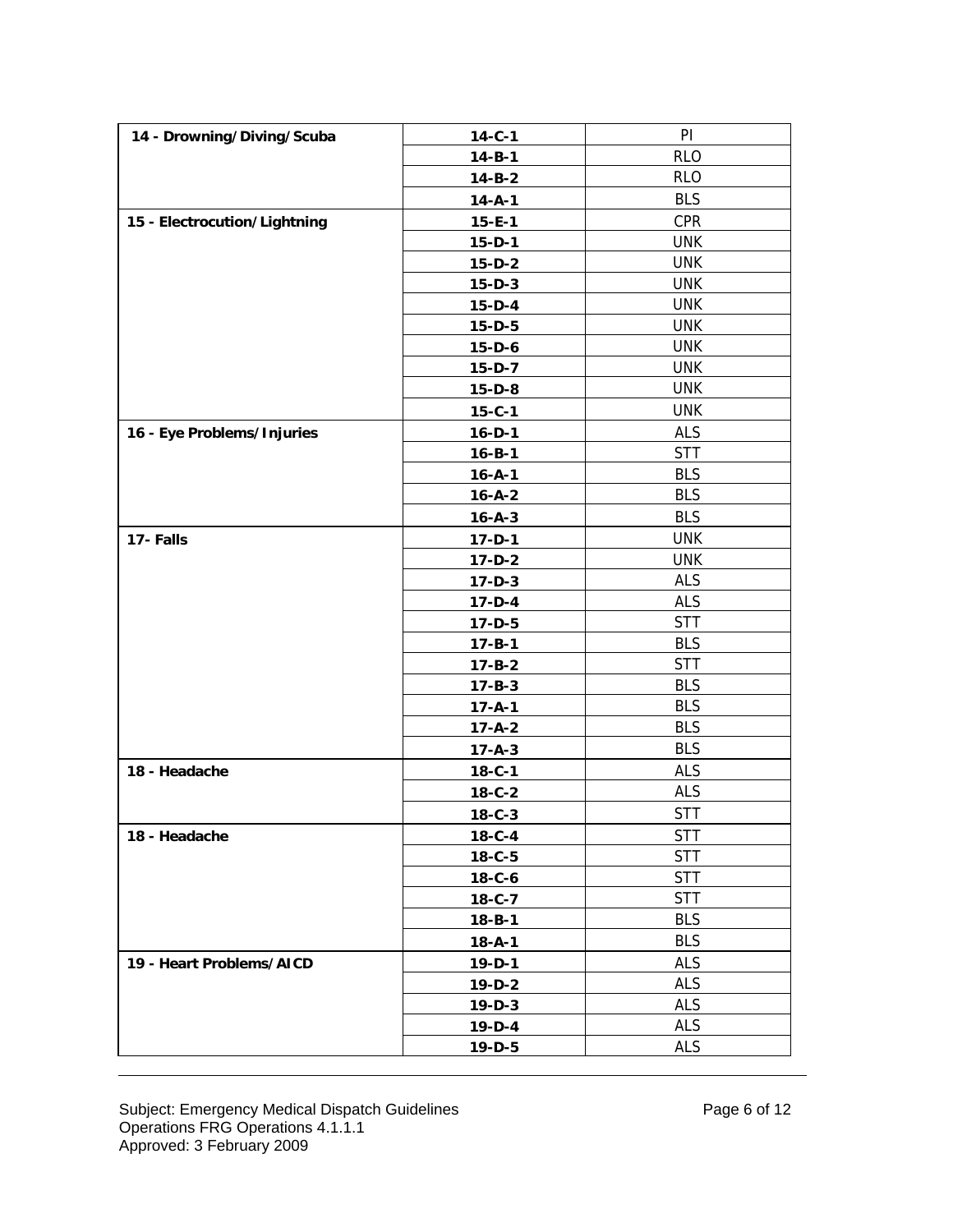| 19 - Heart Problems/AICD               | $19 - C - 1$ | <b>ALS</b> |
|----------------------------------------|--------------|------------|
|                                        | $19 - C - 2$ | <b>ALS</b> |
|                                        | $19 - C - 3$ | <b>ALS</b> |
|                                        | $19 - C - 4$ | <b>ALS</b> |
|                                        | $19 - C - 5$ | <b>ALS</b> |
|                                        | $19 - C - 6$ | <b>ALS</b> |
|                                        | $19 - C - 7$ | <b>ALS</b> |
|                                        | $19 - A - 1$ | <b>ALS</b> |
|                                        | $19 - A - 2$ | <b>ALS</b> |
| 20 - Heat/Cold Exposure                | $20 - D - 1$ | <b>ALS</b> |
|                                        | $20 - D - 2$ | <b>CPR</b> |
|                                        | $20 - C - 1$ | <b>ALS</b> |
|                                        | $20 - B - 1$ | <b>STT</b> |
|                                        | $20 - B - 2$ | <b>BLS</b> |
|                                        | $20 - A - 1$ | <b>BLS</b> |
| 21 - Hemorrhage/Lacerations            | $21 - D - 1$ | <b>UNK</b> |
|                                        | $21-D-2$     | <b>ALS</b> |
|                                        | $21 - D - 3$ | <b>STT</b> |
|                                        | $21-D-4$     | <b>STT</b> |
|                                        | $21 - C - 1$ | <b>STT</b> |
|                                        | $21 - C - 2$ | <b>STT</b> |
|                                        | $21 - B - 1$ | <b>BLS</b> |
|                                        | $21 - B - 2$ | <b>STT</b> |
|                                        | $21 - B - 3$ | <b>BLS</b> |
|                                        | $21 - B - 4$ | <b>BLS</b> |
|                                        | $21 - A - 1$ | <b>BLS</b> |
|                                        | $21 - A - 2$ | <b>BLS</b> |
| 22 - Inaccessible Incident/            | $22 - D - 1$ | PIT        |
| <b>Other Entrapments (non-vehicle)</b> | $22-D-2$     | DIG        |
|                                        | $22-D-3$     | COL        |
|                                        | $22-D-4$     | <b>DIG</b> |
|                                        | 22-D-5       | PIT        |
|                                        | $22-D-6$     | DIG        |
|                                        | $22 - B - 1$ | <b>BLS</b> |
|                                        | $22 - B - 2$ | <b>RLO</b> |
|                                        | $22 - B - 3$ | <b>BLS</b> |
|                                        | $22 - A - 1$ | <b>BLS</b> |
| 23 - Overdose/Poisoning                | $23-D-1$     | <b>ALS</b> |
|                                        | $23-D-2$     | <b>ALS</b> |
|                                        | $23 - C - 1$ | <b>ALS</b> |
|                                        | $23 - C - 2$ | <b>ALS</b> |
|                                        | $23 - C - 3$ | <b>ALS</b> |
|                                        | $23 - C - 4$ | ALS        |
|                                        | $23 - C - 5$ | <b>STT</b> |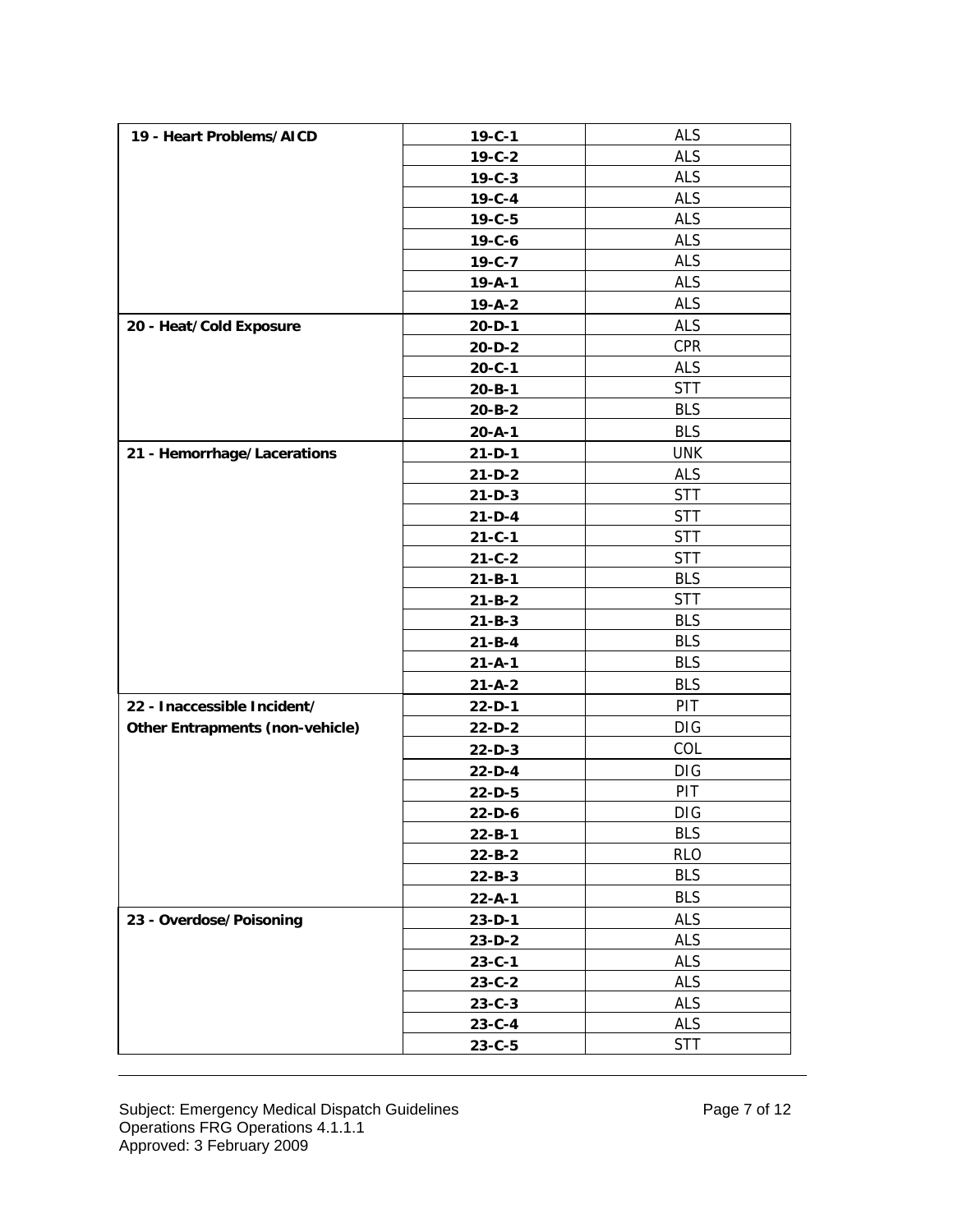| 23 - Overdose/Poisoning         | $23 - C - 6$     | <b>STT</b>      |
|---------------------------------|------------------|-----------------|
|                                 | $23 - C - 7$     | <b>BLS</b>      |
|                                 | $23 - C - 8$     | <b>BLS</b>      |
|                                 | $23 - B - 1$     | <b>BLS</b>      |
|                                 | 23-Omega         | <b>BLS</b>      |
| 24 - Pregnancy/Childbirth/      | $24-D-1$         | <b>OB</b>       |
| Miscarriage                     | 24-D-2           | OB              |
|                                 | $24-D-3$         | OB              |
|                                 | $24-D-4$         | <b>STT</b>      |
|                                 | $24-D-5$         | <b>STT</b>      |
|                                 | 24-D-6           | OB <sub>2</sub> |
|                                 | 24-D-7           | OB <sub>2</sub> |
|                                 | $24 - C - 1$     | <b>STT</b>      |
|                                 | $24 - C - 2$     | <b>STT</b>      |
|                                 | $24 - C - 3$     | <b>ALS</b>      |
|                                 | $24 - B - 1$     | <b>BLS</b>      |
|                                 | $24 - B - 2$     | <b>ALS</b>      |
|                                 | $24 - A - 1$     | <b>BLS</b>      |
|                                 | 24- Omega        | <b>BLS</b>      |
| 25 - Psychiatric/Abnormal       | $25 - D - 1$     | <b>ALS</b>      |
| <b>Behavior/Suicide Attempt</b> | $25-D-2$         | <b>STT</b>      |
|                                 | $25 - B - 1$     | <b>STT</b>      |
|                                 | $25 - B - 2$     | <b>BLS</b>      |
|                                 | $25 - B - 3$     | PD ONLY         |
|                                 | $25 - B - 4$     | <b>BLS</b>      |
|                                 | $25 - B - 5$     | <b>STT</b>      |
|                                 | $25 - B - 6$     | <b>BLS</b>      |
|                                 | $25 - A - 1$     | PD ONLY         |
|                                 | $25 - A - 2$     | PD ONLY         |
| 26 - Sick Person                | $26 - D - 1$     | <b>ALS</b>      |
| (specific diagnosis)            | $26 - C - 1$     | <b>ALS</b>      |
|                                 | $26 - C - 2$     | <b>ALS</b>      |
|                                 | $26 - C - 3$     | <b>STT</b>      |
|                                 | $26 - B - 1$     | <b>BLS</b>      |
|                                 | $26 - A - 1$     | <b>BLS</b>      |
|                                 | $26 - A(2 - 11)$ | <b>BLS</b>      |
|                                 | $26 - A - 2$     | <b>BLS</b>      |
|                                 | $26 - A - 3$     | <b>BLS</b>      |
|                                 | $26 - A - 4$     | <b>BLS</b>      |
|                                 | $26 - A - 5$     | <b>BLS</b>      |
|                                 | $26 - A - 6$     | <b>BLS</b>      |
|                                 | $26 - A - 7$     | <b>BLS</b>      |
|                                 | $26 - A - 8$     | <b>BLS</b>      |
|                                 | $26 - A - 9$     | <b>BLS</b>      |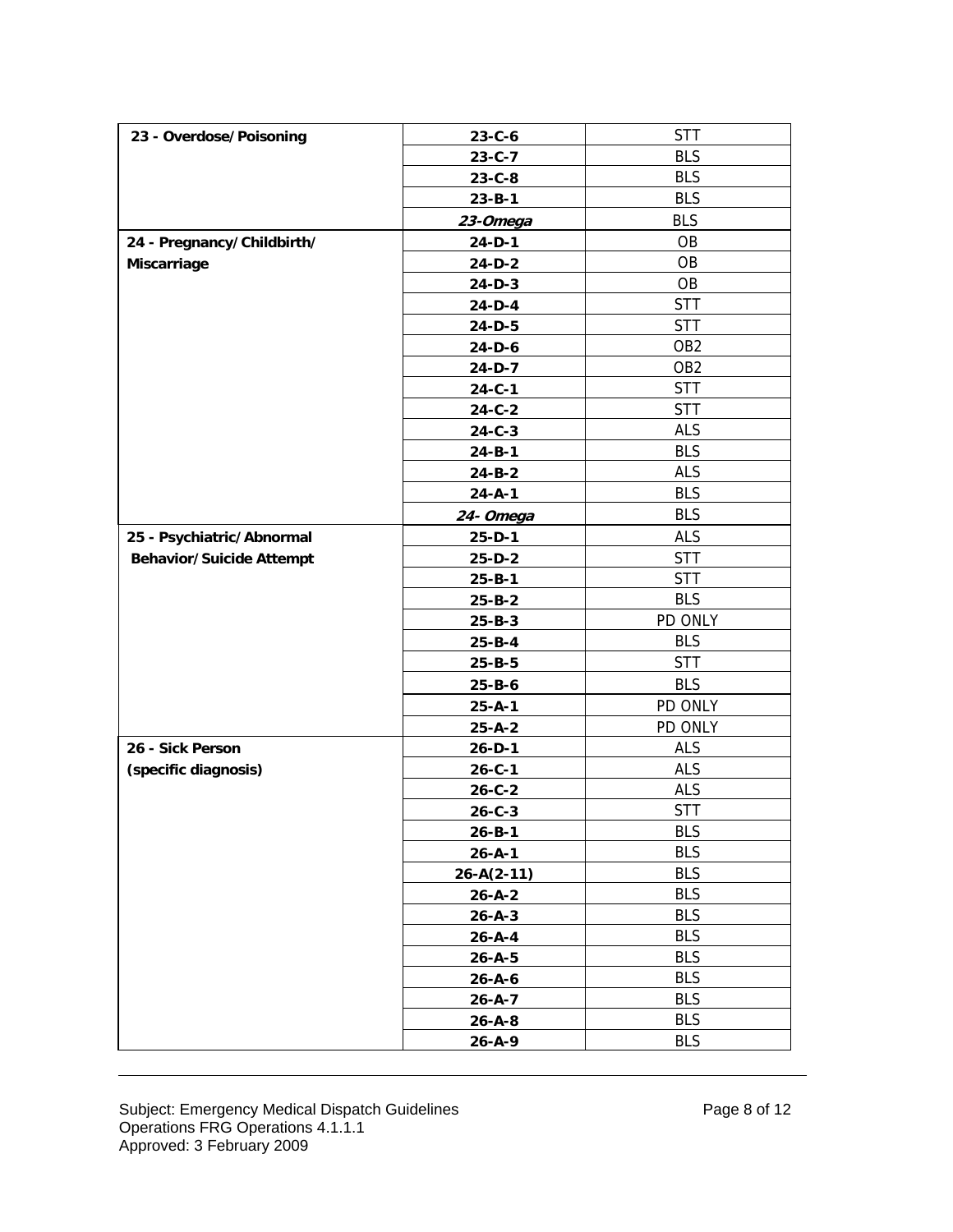| 26 - Sick Person          | $26 - A - 10$    | <b>BLS</b> |
|---------------------------|------------------|------------|
| (specific diagnosis)      | $26 - A - 11$    | <b>BLS</b> |
|                           | 26-Omega-1       | <b>BLS</b> |
|                           | $26 - 0(2 - 11)$ | <b>BLS</b> |
|                           | $26 - 0 - 2$     | <b>BLS</b> |
|                           | $26 - 0 - 3$     | <b>BLS</b> |
|                           | $26 - 0 - 4$     | <b>BLS</b> |
|                           | $26 - 0 - 5$     | <b>BLS</b> |
|                           | $26 - 0 - 6$     | <b>BLS</b> |
|                           | $26 - 0 - 7$     | <b>BLS</b> |
|                           | $26 - 0 - 8$     | <b>BLS</b> |
|                           | $26 - 0 - 9$     | <b>BLS</b> |
|                           | $26 - 0 - 10$    | <b>BLS</b> |
|                           | $26 - 0 - 11$    | <b>BLS</b> |
|                           | $26 - 0 - 12$    | <b>BLS</b> |
|                           | $26 - 0 - 13$    | <b>BLS</b> |
|                           | $26 - 0 - 14$    | <b>BLS</b> |
|                           | $26 - 0 - 15$    | <b>BLS</b> |
|                           | $26 - 0 - 16$    | <b>BLS</b> |
|                           | $26 - 0 - 17$    | <b>BLS</b> |
|                           | $26 - 0 - 18$    | <b>BLS</b> |
|                           | $26 - 0 - 19$    | <b>BLS</b> |
|                           | $26 - 0 - 20$    | <b>BLS</b> |
| 26 - Sick Person          | $26 - 0 - 21$    | <b>BLS</b> |
| (specific diagnosis)      | $26 - 0 - 22$    | <b>BLS</b> |
|                           | $26 - 0 - 23$    | <b>BLS</b> |
|                           | $26 - 0 - 24$    | <b>BLS</b> |
|                           | $26 - 0 - 25$    | <b>BLS</b> |
|                           | $26 - 0 - 26$    | <b>BLS</b> |
|                           | $26 - 0 - 27$    | <b>BLS</b> |
|                           | $26 - 0 - 28$    | <b>BLS</b> |
| 27 - Stab/Gunshot/        | $27 - D - 1$     | <b>CUT</b> |
| <b>Penetrating Trauma</b> | $27 - D - 2$     | <b>CUT</b> |
|                           | $27 - D - 3$     | <b>CUT</b> |
|                           | $27 - D - 4$     | <b>CUT</b> |
|                           | 27-D-5           | <b>CPR</b> |
|                           | $27 - B - 1$     | <b>STA</b> |
|                           | $27 - B - 2$     | <b>BLS</b> |
|                           | $27 - B - 3$     | <b>STA</b> |
|                           | $27 - B - 4$     | PI         |
|                           | $27 - B - 5$     | <b>BLS</b> |
|                           | $27 - A - 1$     | <b>BLS</b> |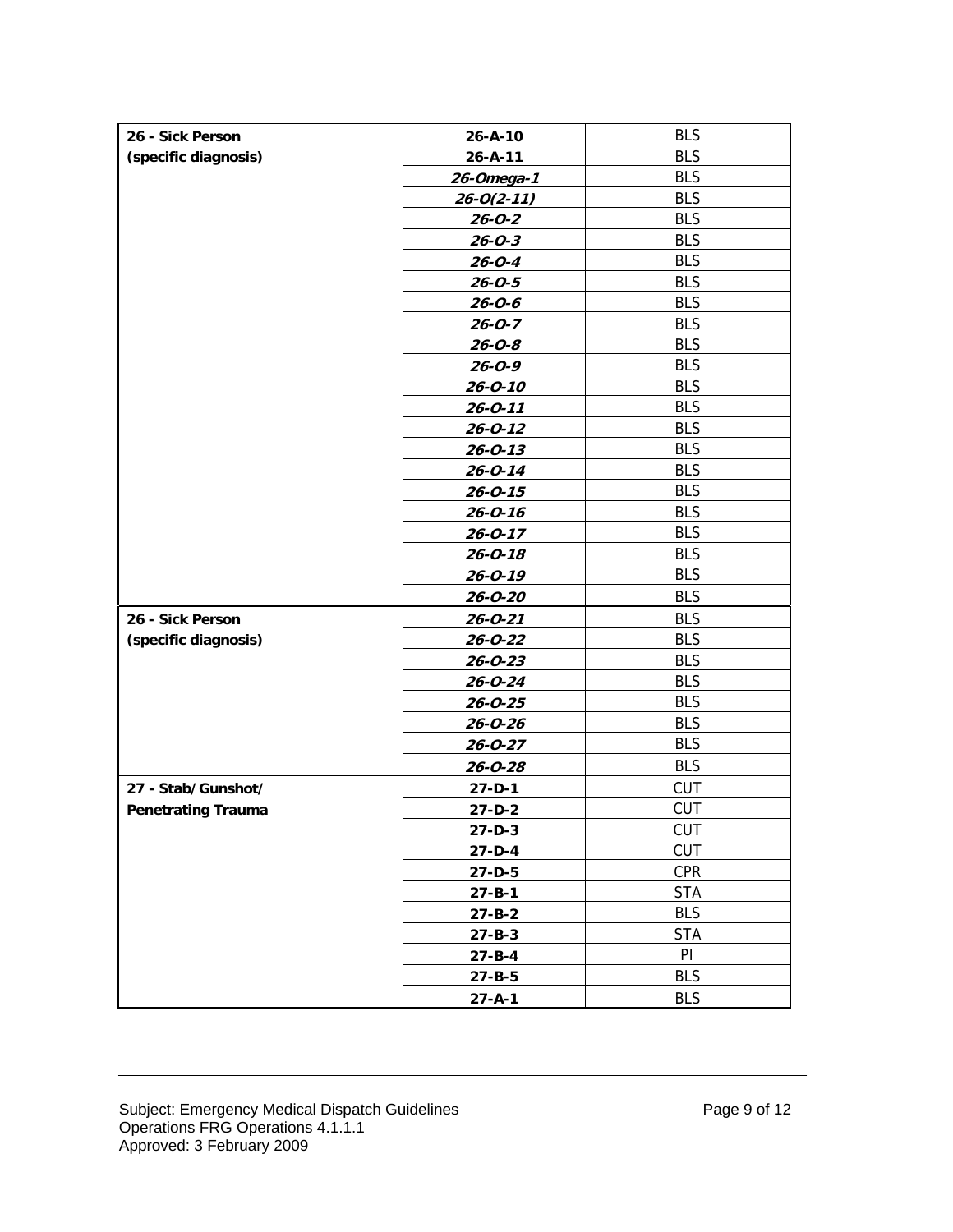| <b>ALS</b><br>28 - Stroke/CVA<br>$28 - C - 1$<br><b>ALS</b><br>$28 - C - 2$<br><b>STT</b><br>$28 - C - 3$<br><b>STT</b><br>28-C-4<br><b>STT</b><br>28-C-5<br><b>STT</b><br>$28 - C - 6$<br><b>BLS</b><br>28-C-7<br><b>BLS</b><br>$28 - C - 8$<br><b>BLS</b><br>$28 - B - 1$<br><b>BLS</b><br>$28 - A - 1$<br><b>BUS</b><br>29 - Traffic/Transportation<br>29-D-1<br><b>AIR</b><br><b>Accidents</b><br>29-D-1A<br><b>BUS</b><br>29-D-1B<br>no conditions in LC<br>29-D-1C<br>no conditions in LC<br>29-D-1D<br><b>RIV</b><br>29-D-1E<br><b>BUS</b><br>29-D-1F<br>PIT<br>29-D-2<br><b>UNK</b><br>29-D-2K<br><b>UNK</b><br>29-D-2L<br><b>UNK</b><br>29-D-2M<br><b>UNK</b><br>29-D-2N<br><b>RIV</b><br>29 - Traffic/Transportation<br>29-D-20<br>PIT<br>29-D-2P<br><b>Accidents</b><br>PIT<br>29-D-2Q<br><b>UNK</b><br>29-D-2R<br>$RIV (+RS)$<br>29-D-2S<br><b>HZT</b><br>$29-D-3$<br>PIT<br>29-D-4<br><b>UNK</b><br>29-D-5<br><b>RLO</b><br>$29 - B - 1$<br>PI<br>29-B-2<br><b>RLO</b><br>29-B-3<br><b>RLO</b><br>29-B-4<br><b>RLO</b><br>$29 - A - 1$<br>PD ONLY<br>29-Omega<br>30 - Traumatic Injuries (specific)<br><b>ALS</b><br>$30 - D - 1$<br><b>ALS</b><br>$30 - D - 2$<br><b>ALS</b><br>$30 - D - 3$<br><b>BLS</b><br>$30 - B - 1$<br><b>STT</b><br>$30 - B - 2$<br><b>BLS</b><br>$30 - A - 1$<br><b>BLS</b><br>$30 - A - 2$ |  |  |
|------------------------------------------------------------------------------------------------------------------------------------------------------------------------------------------------------------------------------------------------------------------------------------------------------------------------------------------------------------------------------------------------------------------------------------------------------------------------------------------------------------------------------------------------------------------------------------------------------------------------------------------------------------------------------------------------------------------------------------------------------------------------------------------------------------------------------------------------------------------------------------------------------------------------------------------------------------------------------------------------------------------------------------------------------------------------------------------------------------------------------------------------------------------------------------------------------------------------------------------------------------------------------------------------------------------------------------|--|--|
|                                                                                                                                                                                                                                                                                                                                                                                                                                                                                                                                                                                                                                                                                                                                                                                                                                                                                                                                                                                                                                                                                                                                                                                                                                                                                                                                    |  |  |
|                                                                                                                                                                                                                                                                                                                                                                                                                                                                                                                                                                                                                                                                                                                                                                                                                                                                                                                                                                                                                                                                                                                                                                                                                                                                                                                                    |  |  |
|                                                                                                                                                                                                                                                                                                                                                                                                                                                                                                                                                                                                                                                                                                                                                                                                                                                                                                                                                                                                                                                                                                                                                                                                                                                                                                                                    |  |  |
|                                                                                                                                                                                                                                                                                                                                                                                                                                                                                                                                                                                                                                                                                                                                                                                                                                                                                                                                                                                                                                                                                                                                                                                                                                                                                                                                    |  |  |
|                                                                                                                                                                                                                                                                                                                                                                                                                                                                                                                                                                                                                                                                                                                                                                                                                                                                                                                                                                                                                                                                                                                                                                                                                                                                                                                                    |  |  |
|                                                                                                                                                                                                                                                                                                                                                                                                                                                                                                                                                                                                                                                                                                                                                                                                                                                                                                                                                                                                                                                                                                                                                                                                                                                                                                                                    |  |  |
|                                                                                                                                                                                                                                                                                                                                                                                                                                                                                                                                                                                                                                                                                                                                                                                                                                                                                                                                                                                                                                                                                                                                                                                                                                                                                                                                    |  |  |
|                                                                                                                                                                                                                                                                                                                                                                                                                                                                                                                                                                                                                                                                                                                                                                                                                                                                                                                                                                                                                                                                                                                                                                                                                                                                                                                                    |  |  |
|                                                                                                                                                                                                                                                                                                                                                                                                                                                                                                                                                                                                                                                                                                                                                                                                                                                                                                                                                                                                                                                                                                                                                                                                                                                                                                                                    |  |  |
|                                                                                                                                                                                                                                                                                                                                                                                                                                                                                                                                                                                                                                                                                                                                                                                                                                                                                                                                                                                                                                                                                                                                                                                                                                                                                                                                    |  |  |
|                                                                                                                                                                                                                                                                                                                                                                                                                                                                                                                                                                                                                                                                                                                                                                                                                                                                                                                                                                                                                                                                                                                                                                                                                                                                                                                                    |  |  |
|                                                                                                                                                                                                                                                                                                                                                                                                                                                                                                                                                                                                                                                                                                                                                                                                                                                                                                                                                                                                                                                                                                                                                                                                                                                                                                                                    |  |  |
|                                                                                                                                                                                                                                                                                                                                                                                                                                                                                                                                                                                                                                                                                                                                                                                                                                                                                                                                                                                                                                                                                                                                                                                                                                                                                                                                    |  |  |
|                                                                                                                                                                                                                                                                                                                                                                                                                                                                                                                                                                                                                                                                                                                                                                                                                                                                                                                                                                                                                                                                                                                                                                                                                                                                                                                                    |  |  |
|                                                                                                                                                                                                                                                                                                                                                                                                                                                                                                                                                                                                                                                                                                                                                                                                                                                                                                                                                                                                                                                                                                                                                                                                                                                                                                                                    |  |  |
|                                                                                                                                                                                                                                                                                                                                                                                                                                                                                                                                                                                                                                                                                                                                                                                                                                                                                                                                                                                                                                                                                                                                                                                                                                                                                                                                    |  |  |
|                                                                                                                                                                                                                                                                                                                                                                                                                                                                                                                                                                                                                                                                                                                                                                                                                                                                                                                                                                                                                                                                                                                                                                                                                                                                                                                                    |  |  |
|                                                                                                                                                                                                                                                                                                                                                                                                                                                                                                                                                                                                                                                                                                                                                                                                                                                                                                                                                                                                                                                                                                                                                                                                                                                                                                                                    |  |  |
|                                                                                                                                                                                                                                                                                                                                                                                                                                                                                                                                                                                                                                                                                                                                                                                                                                                                                                                                                                                                                                                                                                                                                                                                                                                                                                                                    |  |  |
|                                                                                                                                                                                                                                                                                                                                                                                                                                                                                                                                                                                                                                                                                                                                                                                                                                                                                                                                                                                                                                                                                                                                                                                                                                                                                                                                    |  |  |
|                                                                                                                                                                                                                                                                                                                                                                                                                                                                                                                                                                                                                                                                                                                                                                                                                                                                                                                                                                                                                                                                                                                                                                                                                                                                                                                                    |  |  |
|                                                                                                                                                                                                                                                                                                                                                                                                                                                                                                                                                                                                                                                                                                                                                                                                                                                                                                                                                                                                                                                                                                                                                                                                                                                                                                                                    |  |  |
|                                                                                                                                                                                                                                                                                                                                                                                                                                                                                                                                                                                                                                                                                                                                                                                                                                                                                                                                                                                                                                                                                                                                                                                                                                                                                                                                    |  |  |
|                                                                                                                                                                                                                                                                                                                                                                                                                                                                                                                                                                                                                                                                                                                                                                                                                                                                                                                                                                                                                                                                                                                                                                                                                                                                                                                                    |  |  |
|                                                                                                                                                                                                                                                                                                                                                                                                                                                                                                                                                                                                                                                                                                                                                                                                                                                                                                                                                                                                                                                                                                                                                                                                                                                                                                                                    |  |  |
|                                                                                                                                                                                                                                                                                                                                                                                                                                                                                                                                                                                                                                                                                                                                                                                                                                                                                                                                                                                                                                                                                                                                                                                                                                                                                                                                    |  |  |
|                                                                                                                                                                                                                                                                                                                                                                                                                                                                                                                                                                                                                                                                                                                                                                                                                                                                                                                                                                                                                                                                                                                                                                                                                                                                                                                                    |  |  |
|                                                                                                                                                                                                                                                                                                                                                                                                                                                                                                                                                                                                                                                                                                                                                                                                                                                                                                                                                                                                                                                                                                                                                                                                                                                                                                                                    |  |  |
|                                                                                                                                                                                                                                                                                                                                                                                                                                                                                                                                                                                                                                                                                                                                                                                                                                                                                                                                                                                                                                                                                                                                                                                                                                                                                                                                    |  |  |
|                                                                                                                                                                                                                                                                                                                                                                                                                                                                                                                                                                                                                                                                                                                                                                                                                                                                                                                                                                                                                                                                                                                                                                                                                                                                                                                                    |  |  |
|                                                                                                                                                                                                                                                                                                                                                                                                                                                                                                                                                                                                                                                                                                                                                                                                                                                                                                                                                                                                                                                                                                                                                                                                                                                                                                                                    |  |  |
|                                                                                                                                                                                                                                                                                                                                                                                                                                                                                                                                                                                                                                                                                                                                                                                                                                                                                                                                                                                                                                                                                                                                                                                                                                                                                                                                    |  |  |
|                                                                                                                                                                                                                                                                                                                                                                                                                                                                                                                                                                                                                                                                                                                                                                                                                                                                                                                                                                                                                                                                                                                                                                                                                                                                                                                                    |  |  |
|                                                                                                                                                                                                                                                                                                                                                                                                                                                                                                                                                                                                                                                                                                                                                                                                                                                                                                                                                                                                                                                                                                                                                                                                                                                                                                                                    |  |  |
|                                                                                                                                                                                                                                                                                                                                                                                                                                                                                                                                                                                                                                                                                                                                                                                                                                                                                                                                                                                                                                                                                                                                                                                                                                                                                                                                    |  |  |
|                                                                                                                                                                                                                                                                                                                                                                                                                                                                                                                                                                                                                                                                                                                                                                                                                                                                                                                                                                                                                                                                                                                                                                                                                                                                                                                                    |  |  |
|                                                                                                                                                                                                                                                                                                                                                                                                                                                                                                                                                                                                                                                                                                                                                                                                                                                                                                                                                                                                                                                                                                                                                                                                                                                                                                                                    |  |  |
|                                                                                                                                                                                                                                                                                                                                                                                                                                                                                                                                                                                                                                                                                                                                                                                                                                                                                                                                                                                                                                                                                                                                                                                                                                                                                                                                    |  |  |
|                                                                                                                                                                                                                                                                                                                                                                                                                                                                                                                                                                                                                                                                                                                                                                                                                                                                                                                                                                                                                                                                                                                                                                                                                                                                                                                                    |  |  |
|                                                                                                                                                                                                                                                                                                                                                                                                                                                                                                                                                                                                                                                                                                                                                                                                                                                                                                                                                                                                                                                                                                                                                                                                                                                                                                                                    |  |  |
|                                                                                                                                                                                                                                                                                                                                                                                                                                                                                                                                                                                                                                                                                                                                                                                                                                                                                                                                                                                                                                                                                                                                                                                                                                                                                                                                    |  |  |
|                                                                                                                                                                                                                                                                                                                                                                                                                                                                                                                                                                                                                                                                                                                                                                                                                                                                                                                                                                                                                                                                                                                                                                                                                                                                                                                                    |  |  |
|                                                                                                                                                                                                                                                                                                                                                                                                                                                                                                                                                                                                                                                                                                                                                                                                                                                                                                                                                                                                                                                                                                                                                                                                                                                                                                                                    |  |  |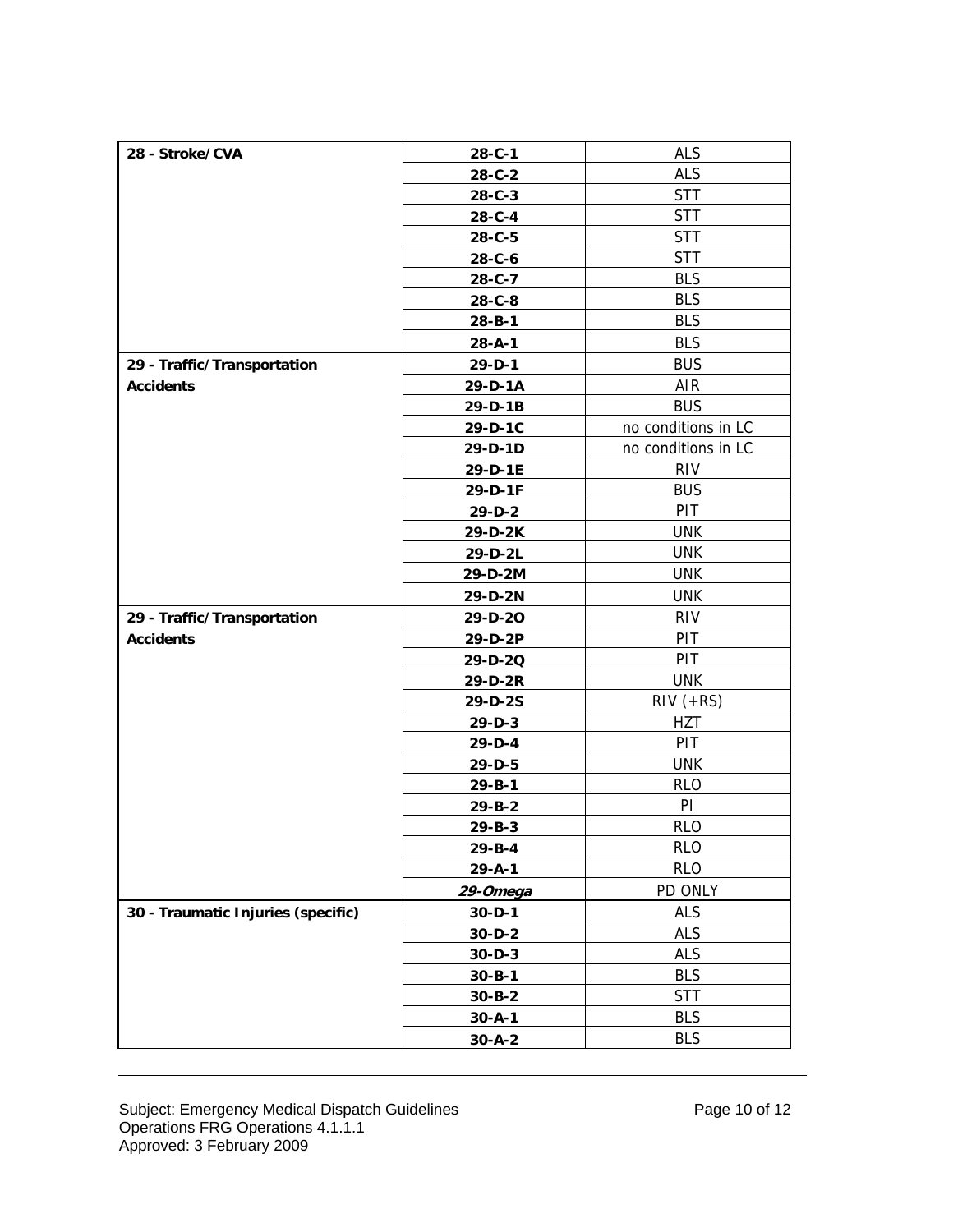| 31 - Unconscious/Fainting (near) | $31 - E - 1$ | <b>CPR</b> |
|----------------------------------|--------------|------------|
|                                  | $31 - D - 1$ | ALS        |
|                                  | $31-D-2$     | <b>ALS</b> |
|                                  | $31 - D - 3$ | <b>ALS</b> |
|                                  | $31-D-4$     | <b>ALS</b> |
|                                  | $31 - C - 1$ | <b>STT</b> |
|                                  | $31 - C - 2$ | <b>ALS</b> |
|                                  | $31 - C - 3$ | <b>STT</b> |
|                                  | $31 - A - 1$ | <b>STT</b> |
|                                  | $31 - A - 2$ | <b>ALS</b> |
|                                  | $31 - A - 3$ | <b>BLS</b> |
| 32 - Unknown Problem             | $32 - D - 1$ | <b>ALS</b> |
| (man down)                       | $32 - B - 1$ | <b>BLS</b> |
|                                  | $32 - B - 2$ | <b>BLS</b> |
|                                  | $32 - B - 3$ | <b>BLS</b> |
|                                  | $32 - B - 4$ | <b>BLS</b> |

| <b>Dispatch Code</b> | <b>Response Plan</b>                                                                                                                                            |
|----------------------|-----------------------------------------------------------------------------------------------------------------------------------------------------------------|
| <b>AIR</b>           | (5) Engines $+$ (2) Tankers $+$ (2) Trucks $+$ (1) Rescue or 3rd Truck $+$ (3) Ambulances $+$ (3)<br>$CT/P + (1)$ Squad +                                       |
|                      |                                                                                                                                                                 |
|                      | (1) Heavy Rescue + H19 + Dulles Foam Unit + BC + SO + EMBC + HZDO                                                                                               |
| <b>ALS</b>           | $(1)$ Ambulance $+$ $(1)$ CT/P                                                                                                                                  |
| <b>BLS</b>           | (1) Ambulance                                                                                                                                                   |
| <b>BUS</b>           | (2) Engine + (5) Ambulances + (2) CT/P + BC + EMBC (EMS Task Force)                                                                                             |
| <b>COL</b>           | *Appropriate Structural Response + (1) CT/P + (1) Squad                                                                                                         |
| <b>CPR</b>           | (1) Engine + (1) Ambulance + (1) $CT/P$ + (1) $CT/P$ or $ST$ + EMBC                                                                                             |
| <b>CUT</b>           | (1) Engine + (1) Ambulance + (1) CT/P $(+/- ST)$ + EMBC + RC (regional CT/P)                                                                                    |
| <b>DIG</b>           | (1) Engine + (1) Ambulance + (1) CT/P + (1) Squad + (1) Cave-in unit + AU623 + BC + SO +<br><b>EMBC</b>                                                         |
| <b>HAZ</b>           | (4) Engines $+$ (2) Trucks $+$ (1) Rescue or 3rd Truck $+$ (1) Ambulance $+$ (1) CT/P $+$ HM19 $+$<br>$BC + SO + EMBC + HDO (**1 engine & 3 tankers)$           |
| <b>HZM</b>           | (4) Engines $+$ (2) Trucks $+$ (1) Rescue or 3rd Truck $+$ (3) Ambulances $+$ (3) CT/P $+$ (1) Squad<br>$+$ HM19 + BC +SO + EMBC + HDO (**1 engine & 3 tankers) |
| <b>HZP</b>           | (4) Engines $+$ (2) Trucks $+$ (1) Rescue or 3rd Truck $+$ (2) Ambulances $+$ (2) CT/P $+$ HM19 $+$<br>$BC + SO + EMBC + HDO (**1 engine & 3 tankers)$          |